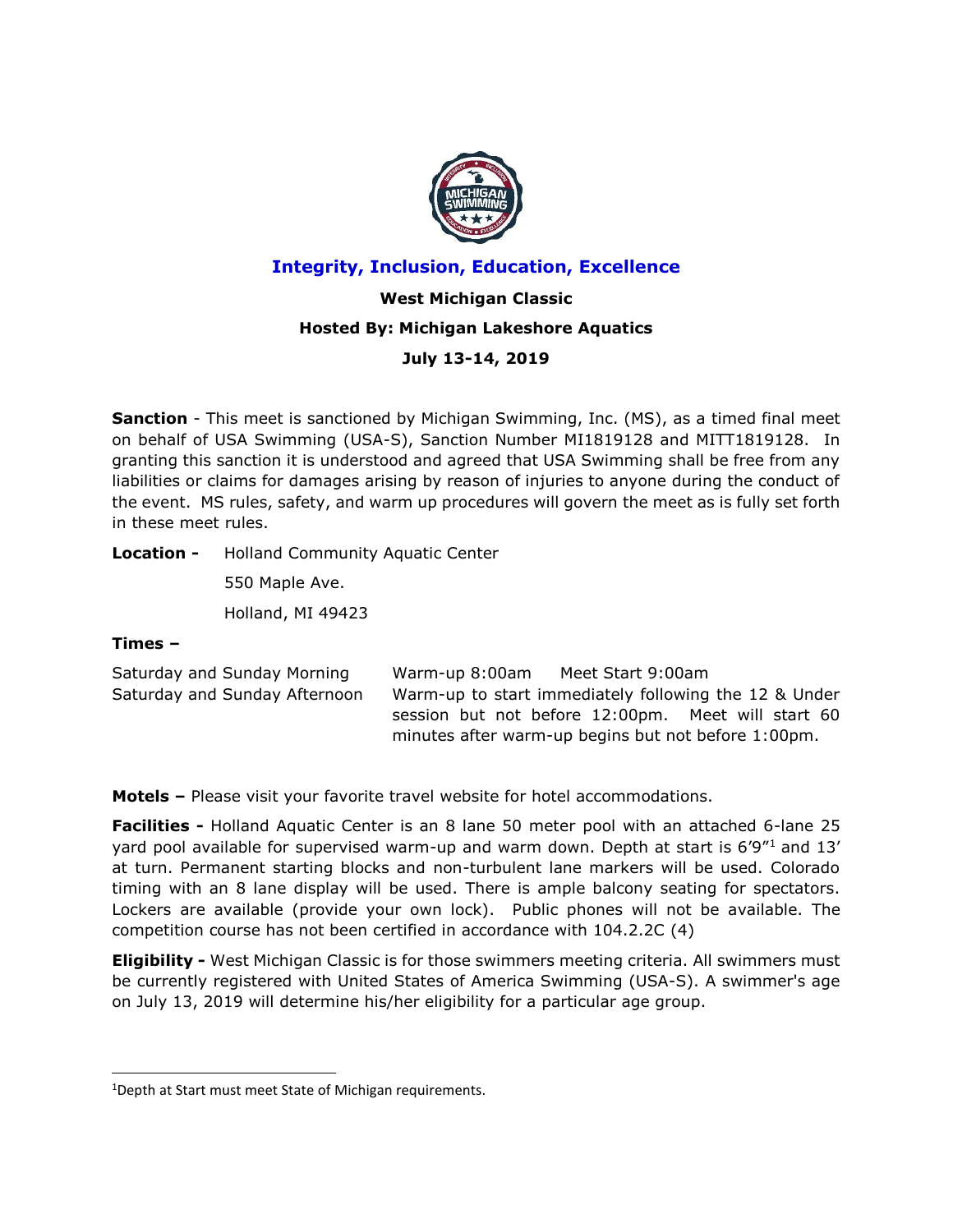**Deck Registration -** Unregistered swimmers must register on deck at this meet by turning in the athlete registration form and payment to the Meet Referee. The cost of registering on deck is double the normal fee (\$156.00 per swimmer for 2018-19 registration).

**Meet Format -** The West Michigan Classic is a USA meet with 12 & Under events swum during the morning sessions, 13 & Over events swum during the afternoon sessions.

**Entry Limits -** Entries will be accepted on a first come first serve basis by date of email for electronic entries and date of receipt by the Administrative Official for hard copy entries until the Michigan Swimming Four (4) hour per session maximum time limit is met. As set forth in entry procedures below, (A) a hard copy of your club's entry summary sheet, (B) a hard copy of your club's signed release/waiver agreement (C) your club's certification of entered athletes and (D) your club's entry and entry fees must be received by the Entry Chair in a timely fashion prior to the start of the meet, or your swimmers will not be allowed to swim in the meet. Entries received after the four (4) hour per session time limit has been met will be returned even if received before the entry deadline.

**Swimmers Without A Coach** - Any swimmer entered in the meet, unaccompanied by a USA-S member coach, must be certified by a USA-S member coach as being proficient in performing a racing start or must start each race from within the water. It is the responsibility of the swimmer or the swimmer's legal guardian to ensure compliance with this requirement.

**Individual Entry Limits -** Swimmers may enter into no more than 5 individual events and 1 relay per day, including time trials.

**Electronic Entries -** \$5.00 per individual event and \$12.00 per relay. Please include a \$1.00 Michigan Swimming surcharge for each swimmer entered. Make checks payable to: Holland Community Aquatic Center.

**Paper Entries -** MS rules regarding non-electronic entries apply. \$6.00 per individual event and \$13.00 per relay event. There is a \$1.00 additional charge per individual event and \$1.00 per relay event paid if the entry is not submitted in Hy-Tek format. The Michigan Swimming \$1.00 general surcharge for each swimmer also applies to paper entries. Paper entries may be submitted to the Administrative Official on a spreadsheet of your choice however the paper entry must be logically formatted and must contain all pertinent information to allow the Administrative Official to easily enter the swimmer(s) in the correct events with correct seed times.

**Entry Procedures -** Entries may be submitted to the Administrative Official as of 8:00am June 15, 2019. The Administrative Official must receive all entries no later than 5:00pm July 6, 2019. Entries must include correct swimmer name (as registered with USA/MS Swimming), age and USA number. You can import the order of events and event numbers from the Michigan Swimming website [\(http://www.miswim.org/\)](http://www.miswim.org/). All individual entries should be submitted via electronic mail to the Administrative Official at bperisao@gmail.com. All entries will be processed in order by email date code or mail date code. Any entries submitted will be considered provisional until such time as the Administrative Official has received a hard copy of: (a) your club's entries (Team Manager Meet Entries Report), (b) a hard copy of your club's signed release/waiver agreement (c) your clubs signed certification of entered athletes and (d) your club's entry fees. This must be received in a timely fashion prior to the start of the meet or your swimmers will not be allowed to swim in the meet. The complete MLA West Michigan Classic entry packet with entry forms is available on the Michigan Swimming Website at<http://www.miswim.org/>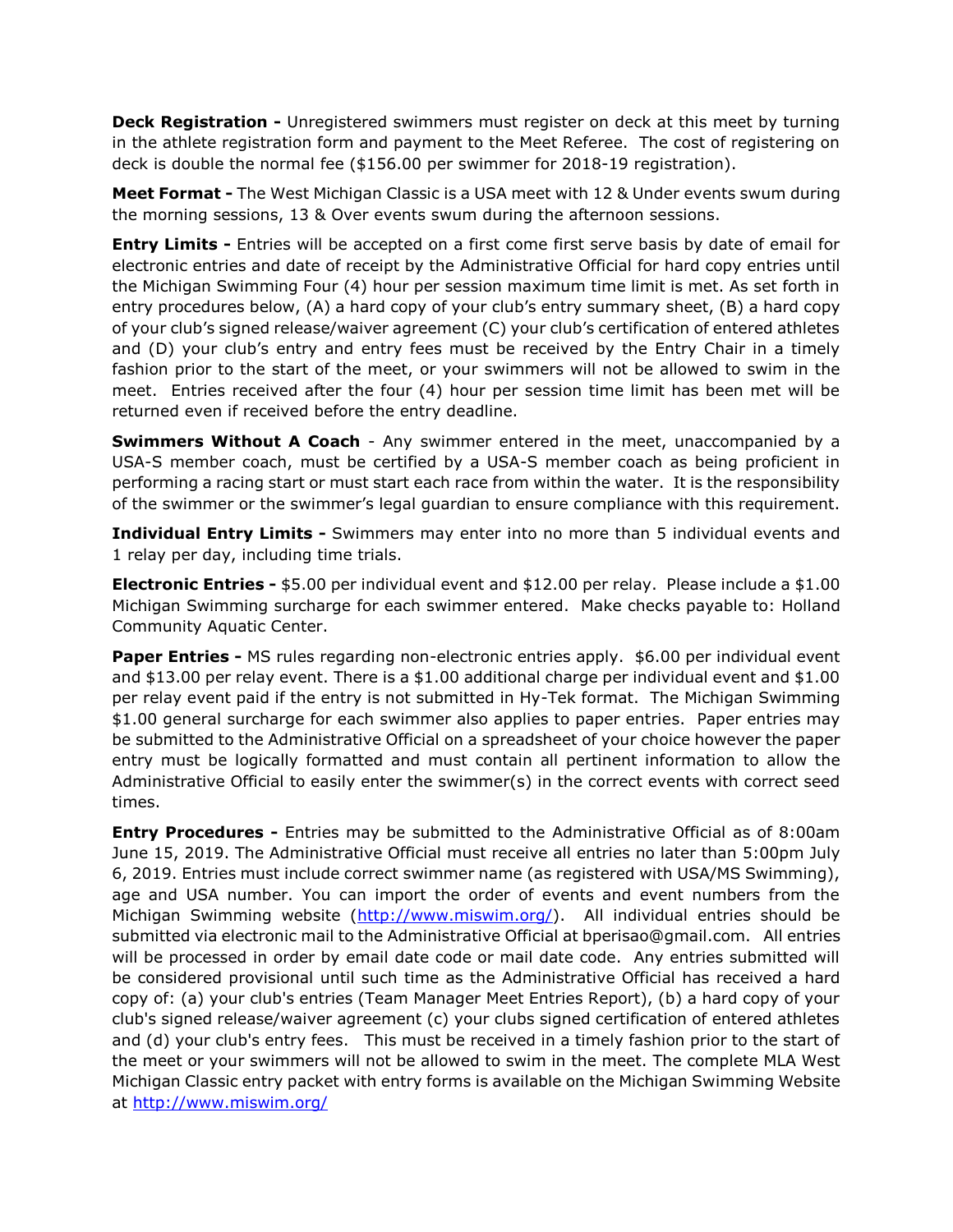**Refunds -** Once a team or individual entry has been received and processed by the Administrative Official there are no refunds in full or in part unless the "over qualification exception" applies (see MS Rules).

**Entries -** Your club's Entry, Entry Summary Sheet, Release/Waiver, Certification of Entered Athletes and Check should be sent via U.S. mail or nationally recognized overnight courier to:

Paperwork and Payments: Michigan Lakeshore Aquatics 550 Maple Ave. Holland, MI 49423 616-393-7595 x119 Administrative Official: Betty Peristeridis **[bperisao@gmail.com](mailto:bperisao@gmail.com)**  (269)760-3996 (COACHES ONLY)

**Check In -** Check in will be required. If required, it will be available 30 minutes prior to the start of warm-up. If mandatory check will be required by the time set forth in this meet announcement. Failure to check in, if required, it will cause the swimmer to be scratched from all events in that session. Check in will close 15 minutes after the start of warm up for each session. Check in sheets will be posted in the pool lobby.

**Scratch Rules -** Prior to check in close a swimmer may scratch events at the Clerk of Course. After check in closes, you must see the Meet Referee to scratch an event.

**Marshaling -** This is a self-marshalled meet. Swimmers are responsible for being in the correct heat and lane. Heat sheets will be posted prior to the start of each session.

**Seeding -** All events are timed finals and will be seeded slowest to fastest.

**Deck Entries/Time Trials -** Deck entries and time trials will be offered if time is available under the Michigan Swimming 4 hour rule. Time trial events will include all events listed in the meet packet and also include the 800 free, limited to 2 heats (one male/one female). Individual events and time trials are \$7.50 per individual event and \$13.00 per relay. Deck entry and time trial swimmers are subject to the Michigan Swimming \$1.00 general surcharge if they are not already entered in the meet. For deck entries, registration status must be proven by providing a current USA Swimming membership card or a current print out of an athlete roster from the Club Portal, the Club Portal is located on the USA Swimming website. The athlete may also enter by showing their membership from USA Swimming's DECK PASS on a smart phone. Name, athlete ID and club affiliation should then be added to your database just as it appears on the card or list or the swimmer may compete unattached (UN) if they request to do so.

**Meet Programs/Admissions -** Admissions: \$5.00 per person per day (children ten (10) and under free with a paying adult). Heat sheets will be available each session at the admissions table for \$2.00 after the meet is seeded. One-day wristbands on the right wrist only (no hand stamps) will be utilized. Cut bands are NOT allowed for re-entry. NO BAG CHAIRS/FOLDING CHAIRS/CAMP CHAIRS ARE ALLOWED IN THE BALCONY

**Scoring -** No team or individual scoring will be kept.

**Awards –** There are no awards for Open events. 12 & Under swimmers will receive ribbons for 1-8th place for the following age groups: 10 & under and 11-12.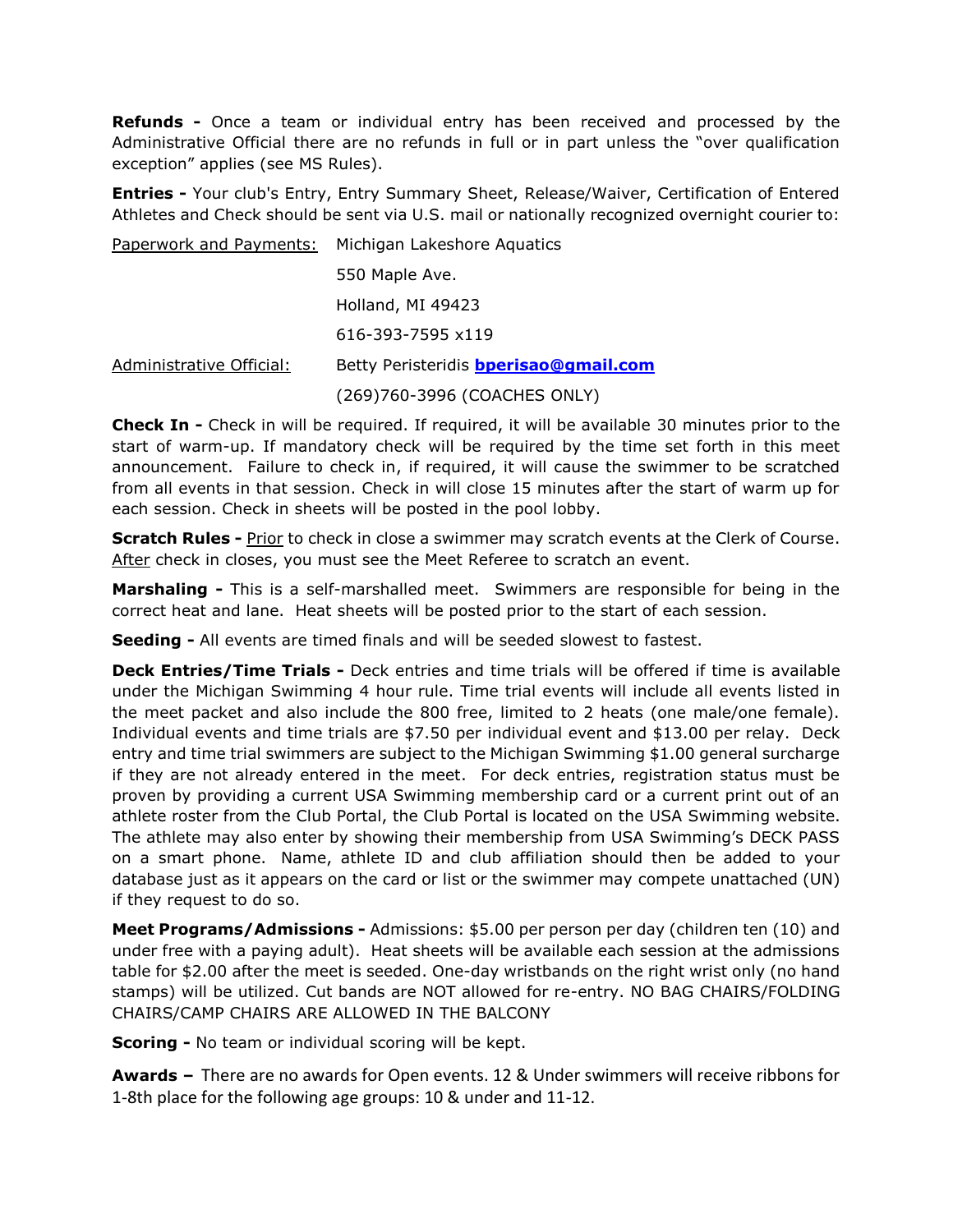All awards must be picked up by the coaches at the conclusion of the meet on Sunday.

**Results -** Complete Official meet results will be posted on the Michigan Swimming Website at<http://www.miswim.org/> . Unofficial results will also be available on flash drive (HY-TEK Team Manager result file) upon request. Teams must provide their own flash drive.

**Concessions -** Food and beverages will be available in the upper pool lobby. No food or beverage will be allowed on the deck of the pool, in the locker rooms or in the spectator areas. A hospitality area will be available for coaches and officials.

**Lost and Found -** Articles may be turned in/picked up at the pool office. Articles not picked up by the end of the meet will be retained by the Meet Director or a representative for at least 14 days (any longer period shall be in the sole discretion of the Meet Director).

**Swimming Safety -** Michigan Swimming warm up rules will be followed. To protect all swimmers during warm-ups, swimmers are required to enter the pool feet first at all times except when sprint lanes have been designated. No jumping or diving. The same rules will apply with respect to the warm-down pool and diving well. Penalties for violating these rules will be in the sole discretion of the Meet Referee which may include ejection from the meet.

**Deck Personnel/Locker Rooms/Credentialing -** Only registered and current coaches, athletes, officials and meet personnel are allowed on the deck or in locker rooms. Access to the pool deck may only be granted to any other individual in the event of emergency through approval by the Meet Director or the Meet Referee. The General Chair of MS, Program Operations Vice-Chair of MS, Officials Chairs of MS, and the Michigan Swimming Office staff are authorized deck personnel at all MS meets. Personal assistants/helpers of athletes with a disability shall be permitted when requested by an athlete with a disability or a coach of an athlete with a disability.

Lists of registered coaches, certified officials and meet personnel will be placed outside the hallway to the locker rooms/pool deck. Meet personnel will check the list of approved individuals and issue a credential to be displayed at all times during the meet. This credential will include the host team logo, name as well as the function of the individual being granted access to the pool deck (Coach, Official, Timer, or Meet Personnel). In order to obtain a credential, Coaches and Officials must be current in all certifications through the final date of the meet. Meet personnel must return the credential at the conclusion of working each day and be reissued a credential daily.

All access points to the pool deck and locker rooms will either be secured or staffed by a meet worker checking credentials throughout the duration of the meet.

**Swimmers with Disabilities -** All swimmers are encouraged to participate. If any of your swimmers have special needs or requests please indicate them on the entry form and with the Clerk of Course and/or the Meet Referee during warm ups.

**General Info -** Any errors or omissions in the program will be documented and signed by the Meet Referee and available for review at the Clerk of Course for Coaches review. Information will also be covered at the Coaches' Meeting.

**First Aid -** Supplies will be kept in the pool office.

# **Facility Items –**

(A) No smoking is allowed in the building or on the grounds of Holland Aquatic Center.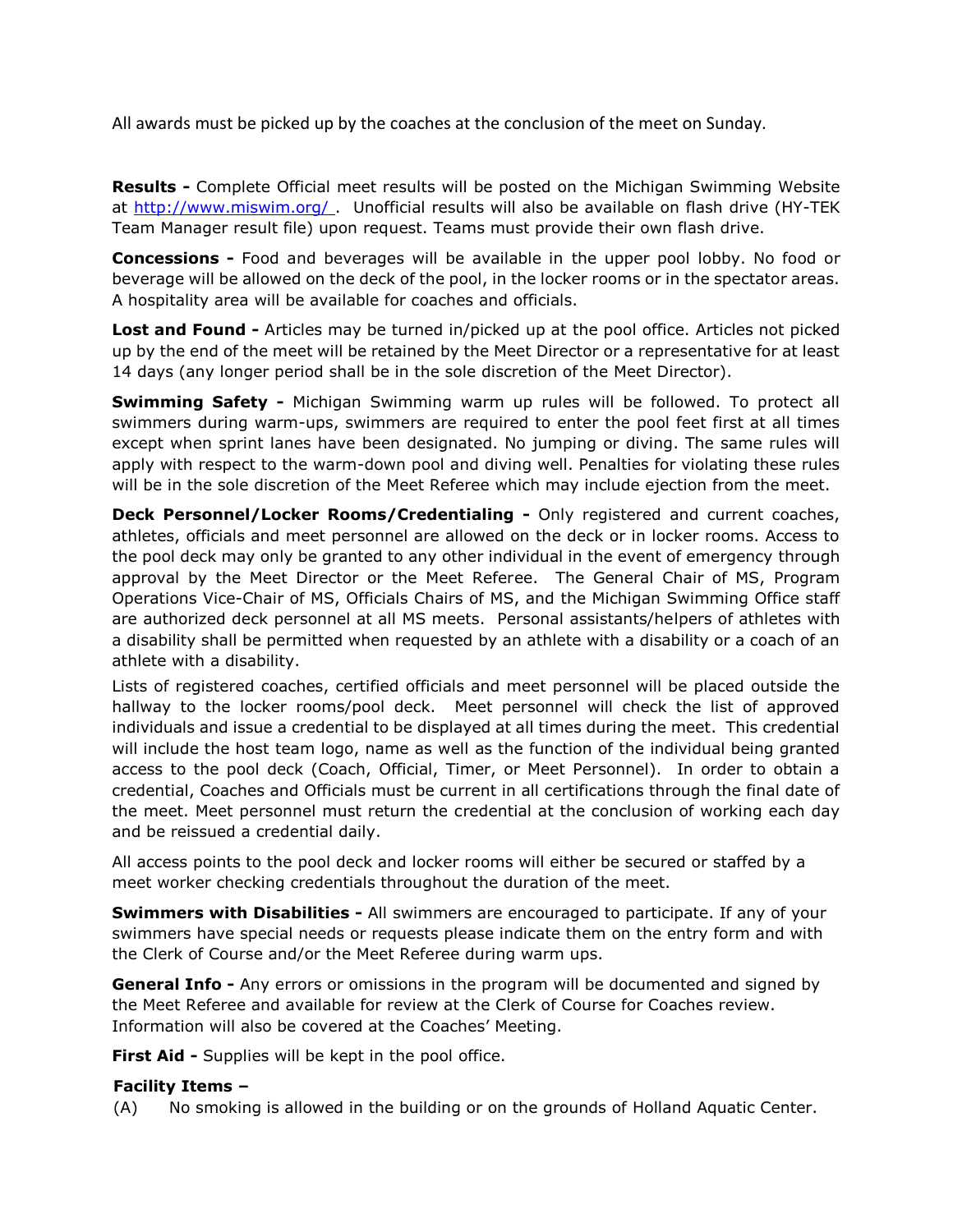- (B) Pursuant to applicable Michigan law, no glass will be allowed on the deck of the pool or in the locker rooms.
- (C) No bare feet allowed outside of the pool area. Swimmers need to have shoes to go into the hallway to awards or concessions.
- (D) An Emergency Action Plan has been submitted by the Host Club to the Safety Chair and the Program Operations Chair of Michigan Swimming prior to sanction of this meet and is available for review and inspection at the pool office.
- (E) To comply with USA Swimming privacy and security policy, the use of audio or visual recording devices, including a cell phone, is not permitted in changing areas, rest rooms or locker rooms.
- (F) Deck changing, in whole or in part, into or out of a swimsuit when wearing just one suit in an area other than a permanent or temporary locker room, bathroom, changing room or other space designated for changing purposes is **prohibited**.
- (G) Operation of a drone, or any other flying apparatus, is prohibited over the venue (pools, athlete/coach areas, spectator areas and open ceiling locker rooms) any time athletes, coaches, officials and/or spectators are present.

**Meet Director -** Sara Kadzban (a USA Swimming member) skadzban@mlaswim.org

**Meet Referee -** Steve Weeks 616-566-0986 steve.weeks@evoqua.com

**Safety Marshal –** Thomas Miller

*.*

**Administrative Official -** Betty Peristeridis 269-760-3996 bperisao@gmail.com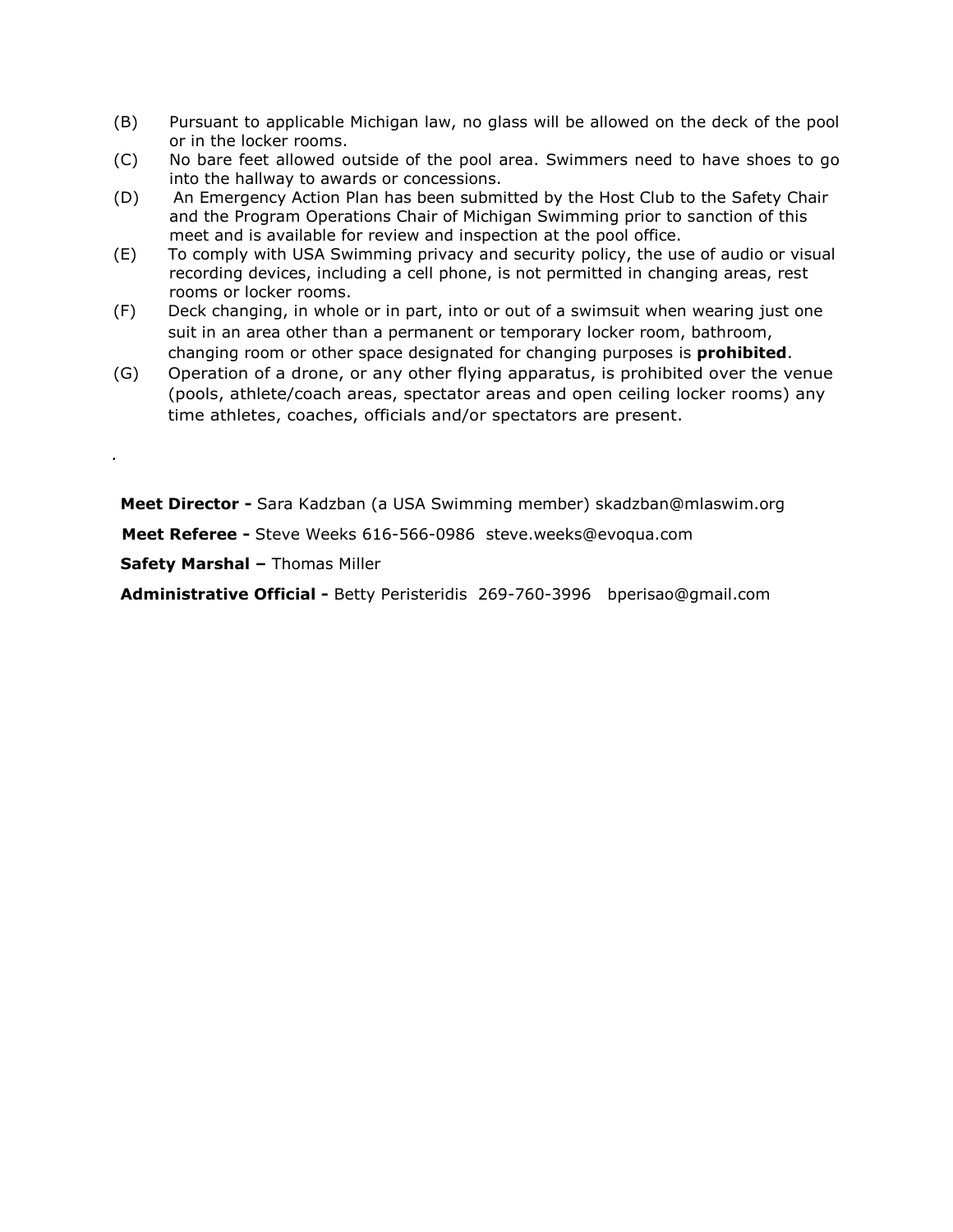### **West Michigan Classic**

#### **Sanction Number:** MI1819128

#### **Saturday Morning**

#### **12 & Under Session**

# **Warm-up 8:00 AM Check-in Closes 8:15 AM Meet Starts 9:00 AM**

| Girls | Age        | Description      | Age        | <b>Boys</b>   |  |
|-------|------------|------------------|------------|---------------|--|
| 1     | 12 & Under | 400 IM           | 12 & Under | $\mathcal{L}$ |  |
| 3     | 12 & Under | 50 Backstroke    | 12 & Under | 4             |  |
| 5     | 12 & Under | 100 Breaststroke | 12 & Under | 6             |  |
| 7     | 12 & Under | 200 Butterfly    | 12 & Under | 8             |  |
| 9     | 12 & Under | 100 Freestyle    | 12 & Under | 10            |  |
| 11    | 12 & Under | 50 Breaststroke  | 12 & Under | 12            |  |
| 13    | 12 & Under | 200 Freestyle    | 12 & Under | 14            |  |
| 15    | 12 & Under | 200 Free Relay   | 12 & Under | 16            |  |

#### **Saturday Afternoon**

#### **13 & Over Session**

# **Warm-up immediately following morning session but not before 12:00 PM.**

# **Check-in closes at 12:15 PM or not until 15 minutes after warm-up starts.**

#### **This time will be announced.**

#### **Meet starts 60 minutes after warm-up begins but not before 1:00 PM.**

| Girls | Age  | Description      | Age  | <b>Boys</b> |
|-------|------|------------------|------|-------------|
| 17    | Open | 200 Freestyle    | Open | 18          |
| 19    | Open | 50 Breaststroke  | Open | 20          |
| 21    | Open | 100 Backstroke   | Open | 22          |
| 23    | Open | 200 Breaststroke | Open | 24          |
| 25    | Open | 100 Butterfly    | Open | 26          |
| 27    | Open | 50 Backstroke    | Open | 28          |
| 29    | Open | 100 Freestyle    | Open | 30          |
| 31    | Open | 400 IM           | Open | 32          |
| 33    | Open | 200 Free Relay   | Open | 34          |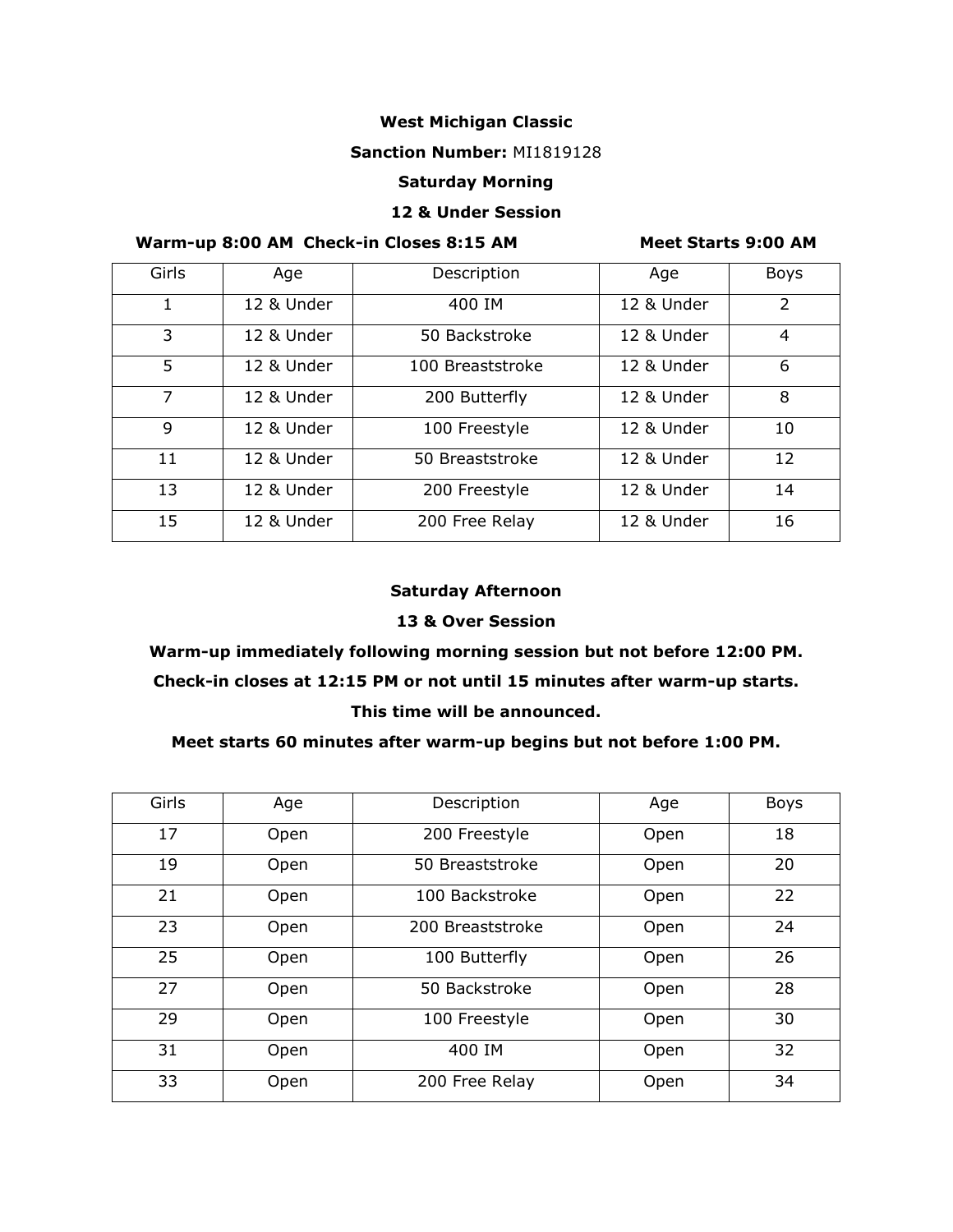# **West Michigan Classic**

#### **Sanction Number** MI1819128

#### **Sunday Morning**

#### **12 & Under Session**

# **Warm-up 8:00 AM Check-in Closes 8:15 AM Meet Starts 9:00 AM**

| Girls | Age        | Description      | Age        | <b>Boys</b> |
|-------|------------|------------------|------------|-------------|
| 35    | 12 & Under | 400 Freestyle    | 12 & Under | 36          |
| 37    | 12 & Under | 100 Backstroke   | 12 & Under | 38          |
| 39    | 12 & Under | 200 Breaststroke | 12 & Under | 40          |
| 41    | 12 & Under | 100 Butterfly    | 12 & Under | 42          |
| 43    | 12 & Under | 50 Freestyle     | 12 & Under | 44          |
| 45    | 12 & Under | 200 Backstroke   | 12 & Under | 46          |
| 47    | 12 & Under | 50 Butterfly     | 12 & Under | 48          |
| 49    | 12 & Under | 200 IM           | 12 & Under | 50          |
| 51    | 12 & Under | 200 Medley Relay | 12 & Under | 52          |

# **Sunday Afternoon**

#### **13 & Over Session**

# **Warm-up immediately following morning session but not before 12:00 PM. Check-in closes 12:15 PM or not until 15 minutes after warm-up starts. This time will be announced.**

#### **Meet starts 60 minutes after warm-up begins but not before 1:00 PM.**

| Girls | Age  | Description      | Age  | Boys |
|-------|------|------------------|------|------|
| 53    | Open | 50 Freestyle     | Open | 54   |
| 55    | Open | 200 IM           | Open | 56   |
| 57    | Open | 200 Backstroke   | Open | 58   |
| 59    | Open | 50 Butterfly     | Open | 60   |
| 61    | Open | 100 Breaststroke | Open | 62   |
| 63    | Open | 200 Butterfly    | Open | 64   |
| 65    | Open | 400 Freestyle    | Open | 66   |
| 67    | Open | 200 Medley Relay | Open | 68   |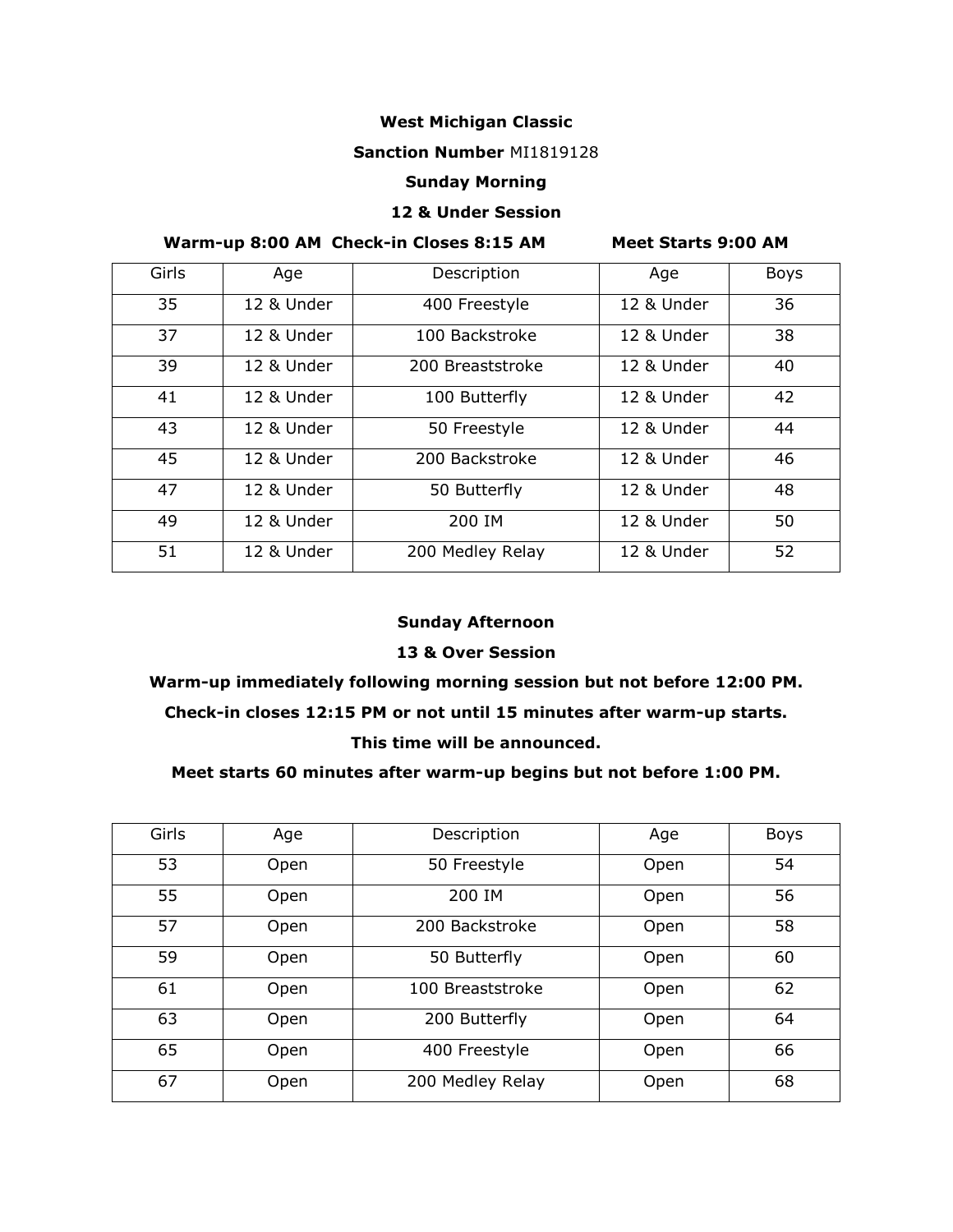#### **CERTIFICATION OF REGISTRATION STATUS OF ALL ENTERED ATHLETES**

#### **RELEASE AND WAIVER West Michigan Classic Sanction Number:** MI1819128

Enclosed is a total of  $\oint$  covering fees for all the above entries. In consideration of acceptance of this entry I/We hereby, for ourselves, our heirs, administrators, and assigns, waive and release any and all claims against MLA, Holland Aquatic Center, Michigan Swimming, Inc., and United States Swimming, Inc. for injuries and expenses incurred by Me/Us at or traveling to this swim meet.

>>>>>>>>>>>>>>>>>>>>>>>>>>>>>>>>>>>>>>>>>>>>>>>>>>>>>>>>>

In granting the sanction it is understood and agreed that USA Swimming and Michigan Swimming, Inc. shall be free from any liabilities or claims for damages arising by reason of injuries to anyone during the conduct of this event.

Michigan Swimming Clubs must register and pay for the registration of all athletes that are contained in the electronic TM Entry File or any paper entries that are submitted to the Meet Host with the Office of Michigan Swimming **prior to submitting the meet entry to the meet host**. Clubs from other LSCs must register and pay for the registration of their athletes with their respective LSC Membership Coordinator.

A penalty fee of \$100.00 per unregistered athlete will be levied against any Club found to have **entered** an athlete in a meet without first registering the athlete and paying for that registration with the Office of Michigan Swimming or their respective LSC Membership Coordinator.

Submitting a meet entry without the athlete being registered and that registration paid for beforehand may also subject the Club to appropriate Board of Review sanctions.

The authority for these actions is: UNITED STATES SWIMMING RULES AND REGULATIONS 302.4 FALSE REGISTRATION – A host LSC may impose a fine of up to \$100.00 per event against a member Coach or a member Club submitting a meet entry which indicates a swimmer is registered with USA Swimming when that swimmer or the listed Club is not properly registered. The host LSC will be entitled to any fines imposed.

>>>>>>>>>>>>>>>>>>>>>>>>>>>>>>>>>>>>>>>>>>>>>>>>>>>>>>>>>

I certify that **all** athletes submitted **with this meet entry** are currently registered members of USA Swimming and that I am authorized by my Club to make this representation in my listed capacity.

| Signature:      | Position:        |
|-----------------|------------------|
| Street Address: | City, State Zip: |
| Club Email:     | Phone:           |
| Coach Name:     | Club Name:       |
| Coach Email:    | Club Code:       |